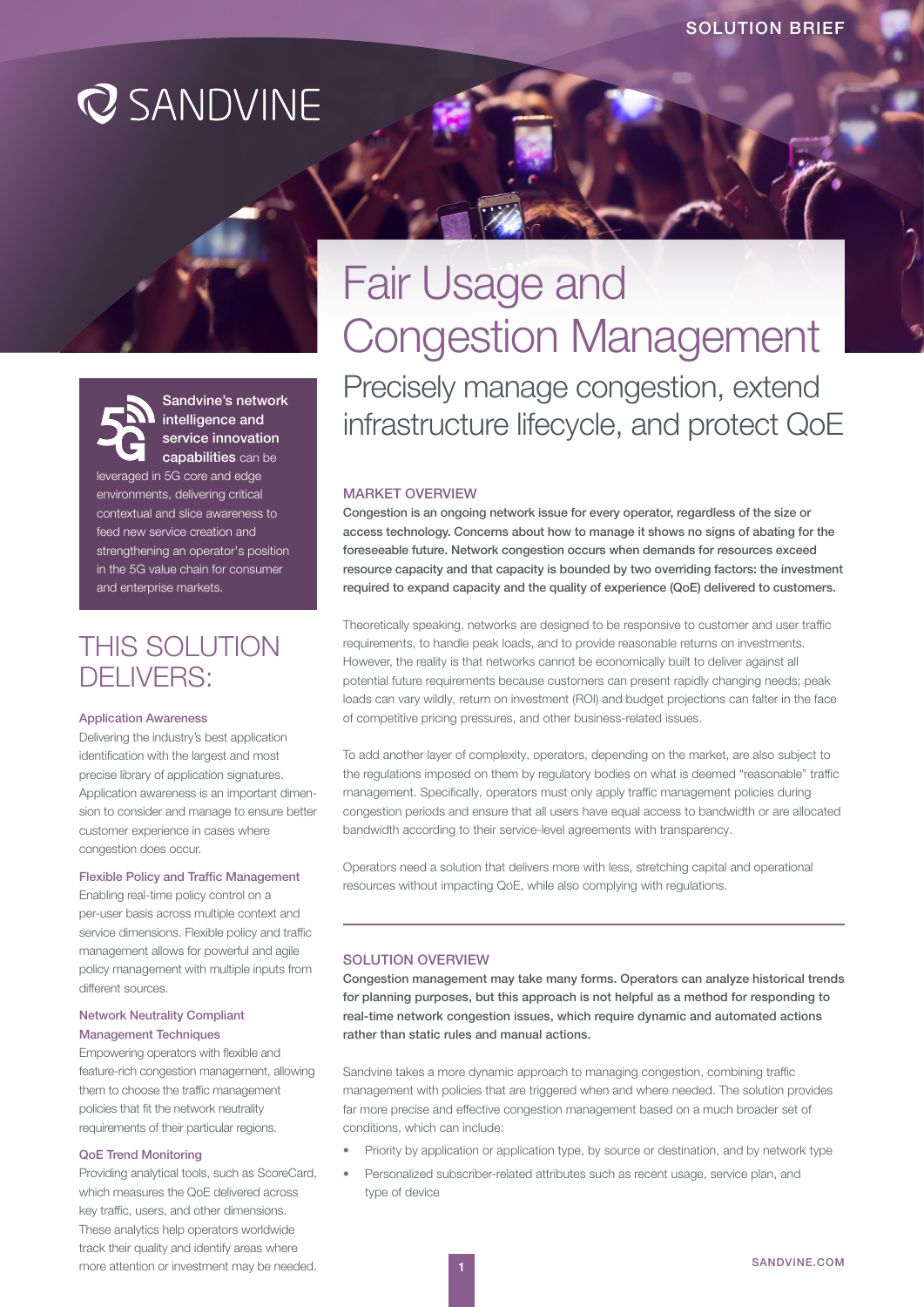

• Real-time monitoring of QoE metrics at locations throughout the network, which can then inform actions to maintain specified quality levels

Ultimately, Sandvine's solution for managing congestion is centered on the notion of fair use and access to network resources. Even for policies that may favor a higher-ARPU customer, there is still a fair use compliance.

## FAIR USAGE AND CONGESTION MAGAGEMENT BY ACCESS TECHNOLOGY

Sandvine's Fair Usage and Congestion Management works across all network access types. It includes unique, network-specific features tailored for even more effective congestion management within mobile, cable, satellite, DSL/FTTx, or WiFi networks. The solution can also operate in conjunction with network neutrality traffic management guidelines, such as only shaping traffic when congestion is detected or for application classes rather than for specific applications.

Although Fair Usage and Congestion Management is a foundational use case within the Network Optimization solution, it also seamlessly integrates with other use cases, including the following: Heavy User Management, Video Streaming Management, Wholesale and Peering Link Management, and Usage-Based Services.

#### Mobile Networks

Mobile network performance is highly visible and mobile traffic is growing at rates that outpace the growth of all other network traffic types. Operators are experiencing the challenge of building out their networks fast enough to keep up with demand. Clearly, there is a great need to stretch the mobile resources already deployed and to have the tools to better manage the QoE that customers receive.

Mobile network congestion is unique in many ways. Specifically, mobile users aren't stationary, so demand for throughput may vary greatly by conditions such as time of day, weather, device type, applications, and more.

Operators use network congestion management to avoid or delay upgrades to their capacity and need to pick the right strategy depending on the root cause of congestion. For example, if the main congestion issue is that traffic is not equitably provided across subscribers, fair use policies are likely to provide more immediate, positive outcomes than would the addition of more mobile capacity.



### Figure 1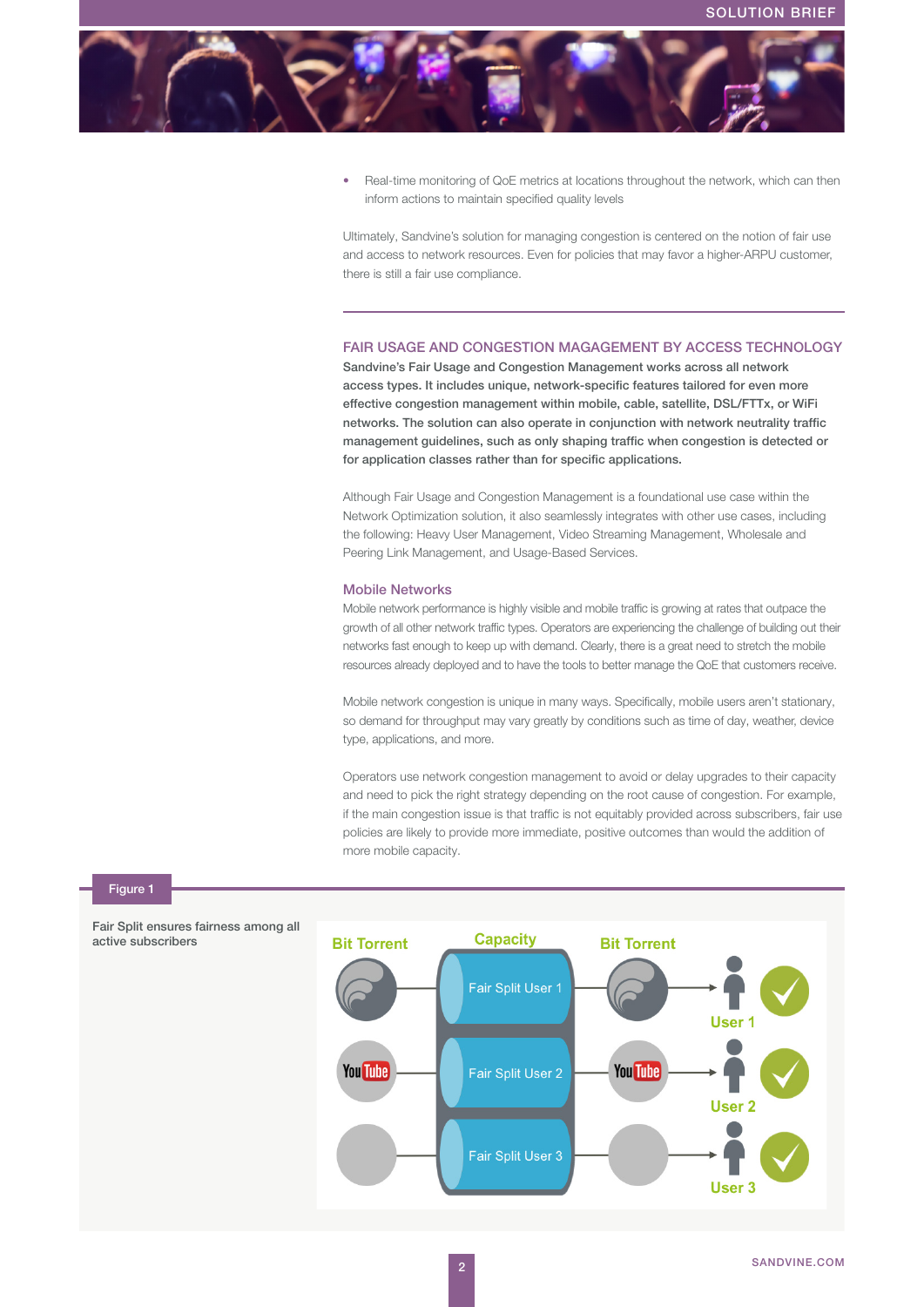

#### Key capabilities include:

- QualityGuard Congestion Response System for RAN performance metrics, incorporating real-time mapping of subscribers to their RAN locations to maximize network utilization and QoE
- Congestion detection at the cell or the base station level
- Handheld device identification to personalize and optimize content at the device level
- Real-time QoE scoring to identify trouble areas in the RAN network
- 3GPP-compliant policy control and charging interfaces for rapid integration with Policy Control Enforcement Functions (PCEFs) or Policy and Charging Rules Functions (PCRFs)

#### Cable Networks

Cable networks are broadly deployed and are a leading method for delivering broadband fixed access to the home. Cable speeds are impressive, with the latest standards supporting gigabit and multi-gigabit speeds. Yet even with such impressive top-end speeds, traffic congestion remains a problem because, like all broadly deployed networks, cable networks are shared resources and cable operators have to look for promising returns on their network investment.

Cable networks adhere to the Packet Cable Multimedia (PCMM) standard, which includes rudimentary quality of service (QoS) capabilities. PCMM-based QoS is based purely on layer 3 information, which is not application aware and not capable of effective congestion management. Sandvine's cable congestion management solution augments PCMM QoS with an advanced policy management platform that enables cable operators to deliver dynamic, real-time QoS on a per-user, per-application basis.

#### Key capabilities include:

- Video and heavy user bandwidth management for low speed plans
- Topology mapping, matching users and their traffic to all potential cable modem termination system (CMTS) interfaces, calculating channel and bonding group supersets to apply highly granular congestion management
- Integration of CMTS's IPDR, PacketCable Multimedia (PCMM), and SNMP interfaces provide much richer visibility into the network and a more flexible policy enforcement of upstream and downstream traffic
- Minimum rate threshold shaper, allowing operators to guarantee a minimum bandwidth for traffic as a percentage of the CMTS interface speed
- Real-time QoE scoring to identify suffering users, by location, in the cable network
- Fully compliant to DOCSIS 1, 2, and 3 and other relevant CableLabs standards, including IPDR, PCMM, and SNMP for vendor agnostic support for industry leading CMTS vendors

#### Satellite Networks

Satellite networks have several unique, congestion management challenges based on their reliance on limited beam bandwidth, their extreme round-trip and traffic latency times that can approach 500 milliseconds, and their TCP timestamps, which are often obscured by isolated, end-to-end acceleration systems.

With the Sandvine solution, you get the most out of the available beam capacity, maintain customers' bandwidth service-level agreements across the footprint, manage congestion at the subscriber, application, and beam level, and enforce fair use policies in real time.

#### Key capabilities include:

- Support for multi-layered shaping schemes that map to various network entities (e.g., beam capacity, application committed rate, per-user limit) to effectively allocate resources
- Third-party mobility manager integration to mirror topology changes in real time when user terminals are reassigned to different beams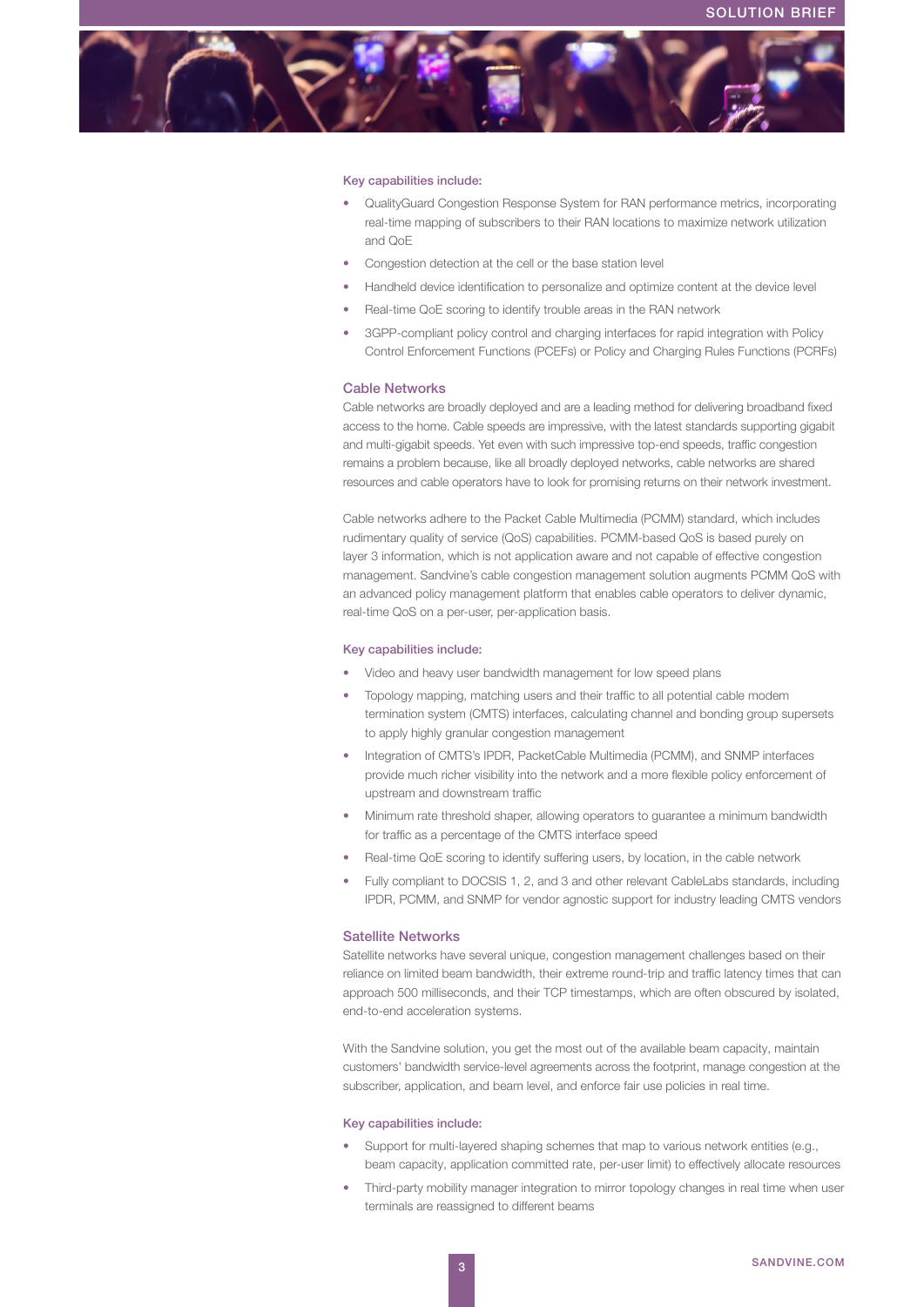

- Hierarchical queues that allow for the borrowing of bandwidth to accommodate traffic rates that go well beyond committed information rates
- TCP Optimization integration for reduced latency and smoother management of TCP-based traffic
- Traffic prioritization based on user class passenger, crew and application
- Tiered service structure in conjunction with sophisticated congestion management algorithms that enable a broader set of offerings and price points to maximize value



In Figure 2 (above), bandwidth borrowing allows operators to implement a series of hierarchical queues, where each child queue is guaranteed a committed information rate. Here the spot beam represents the parent queue, and the child queues represent sub-elements utilizing the beam, such as, an application group, an aircraft, a sea vessel, or end users.

#### WiFi Networks

WiFi access technology has become crucial for network operators because it now acts as the primary network extension to cellular networks, providing welcome relief to overburdened RANs. WiFi is also considered essential in public venues like airports and stadiums, which are usually designated offloading sites for network operators as well. Despite the fact that WiFi is often provided free of charge, consumers consider it an essential utility and expect good quality WiFi connections.

WiFi congestion management is largely different from that of other access networks in that it is applied at the access point (AP), site router, and wireless LAN controller (WLC) levels. This hierarchy is important because it is at these three levels that congestion management can be applied, providing the contextual awareness (subscribers mapped to AP, site router, or WLC) needed for critical performance intelligence and follow-up actions.

#### Key capabilities include:

- Completely vendor agnostic and can be integrated with any WiFi vendor's AP and WLC
- Deployments can be centralized or decentralized (network or cloud-based), and the features remain consistent across all deployment models